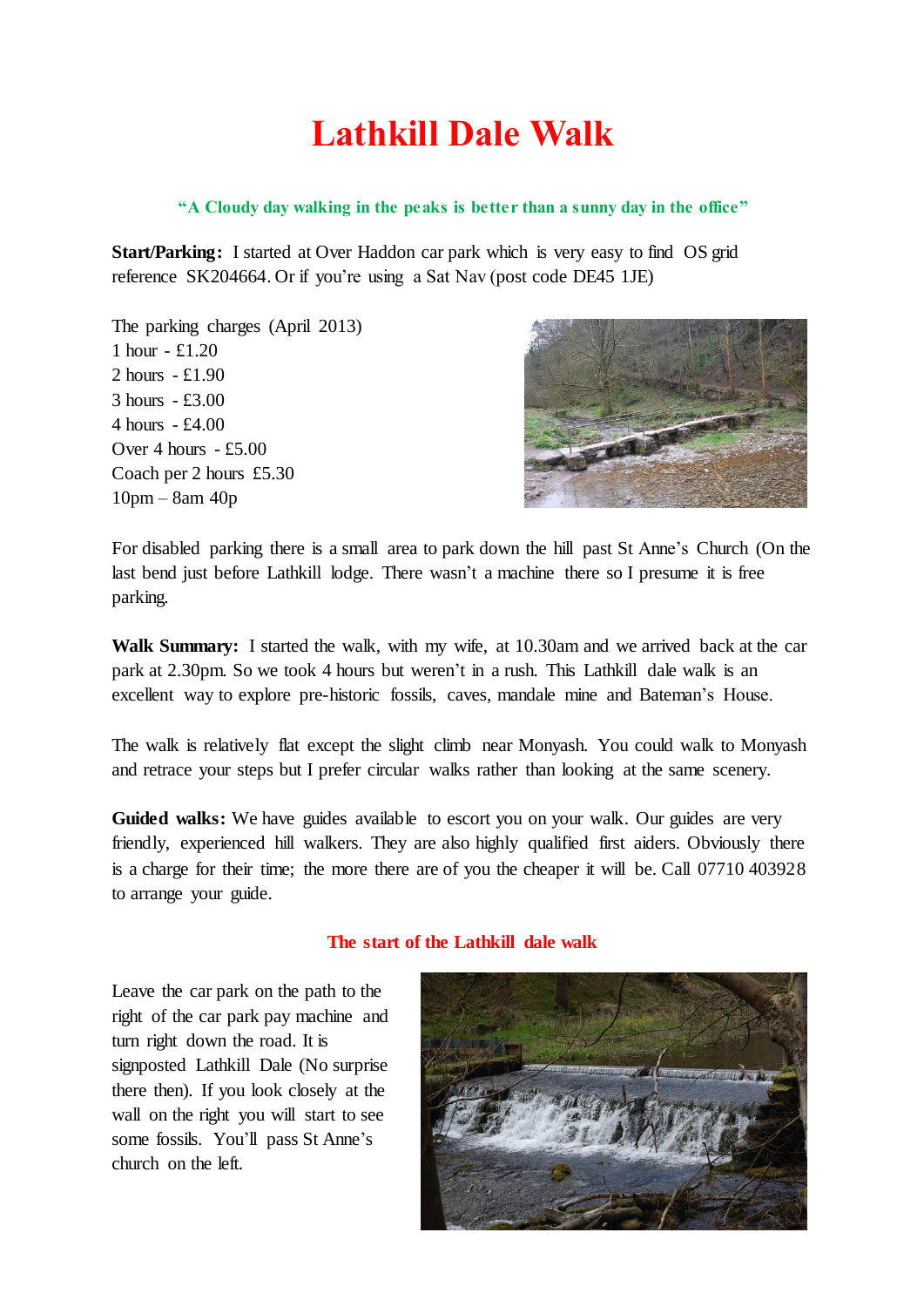Follow the road all the way down to Lathkill lodge. Walk to the left past the lodge and you'll see the medieval bridge crossing the river lathkill. You'll see evidence of many feet having passed over the bridge which has smoothed the rock down. You'll also see evidence of Health and Safety gone barmy with the attached handrail!! May be the council should employ a lifeguard just in case.

Anyway, don't go over the bridge, turn back and take the path on the left into Lathkill dale. You'll see some small holes in the limestone on the right. These are "Adits" which are holes where minors looked for Lead Ore veins.



You'll come to 2 large gate posts either side of the path and just beyond on the left is a drainage tunnel (or Sough). The drainage tunnel is part of the Mandale Mine Engine House. You'll find the engine house on the right of the main path. Take the well-trodden path through the trees. You'll find the ruined building and an excellent explanation post just behind it. There are some rough steps leading up to the mine entrance. Above the entrance

you'll see a vein of Lead ore. I found some rocks scattered on the floor full of the ore. The rocks felt unnaturally heavy. Just before you return the main path again, walk to the right of the ruins to the small exposed rock face. You'll see lots of fossil brachiopods piled on top of each other.

Continue along the main path past the aqueduct remains. The aqueduct carried water from the river to drive the water wheel at Mandale mine, which pumped water from the mine.

You'll soon pass the ruins of the Bateman's House. This unusual building was originally built in 1830 by the Lathkill Dale Mining Company to cover a 12m deep shaft housing a novel design of a water-powered pump to drain their lead mines. It later became the family home for the company's agent James Bateman. You can visit the shaft underneath so take your torch as the lights aren't working anymore.

Back on the main path. You'll eventually come to a gate which takes you into the Lathkill Dale meadows. On the left are 2 Mill stones and a large deep pool (on the right) which is evidence of an old corn mill. The pool was built to power the mill.

Continue along the path. You'll pass the Lathkill Head Cave, which is the source of the River Lathkill, and then through the disused quarries.

You'll know when you are near Monyash because you pass the final gate and the path opens up into a wide green area. On the right you'll find a path going uphill. Take the path to the top where you'll find a round water hole (for sheep possibly). Follow the path next to the wall